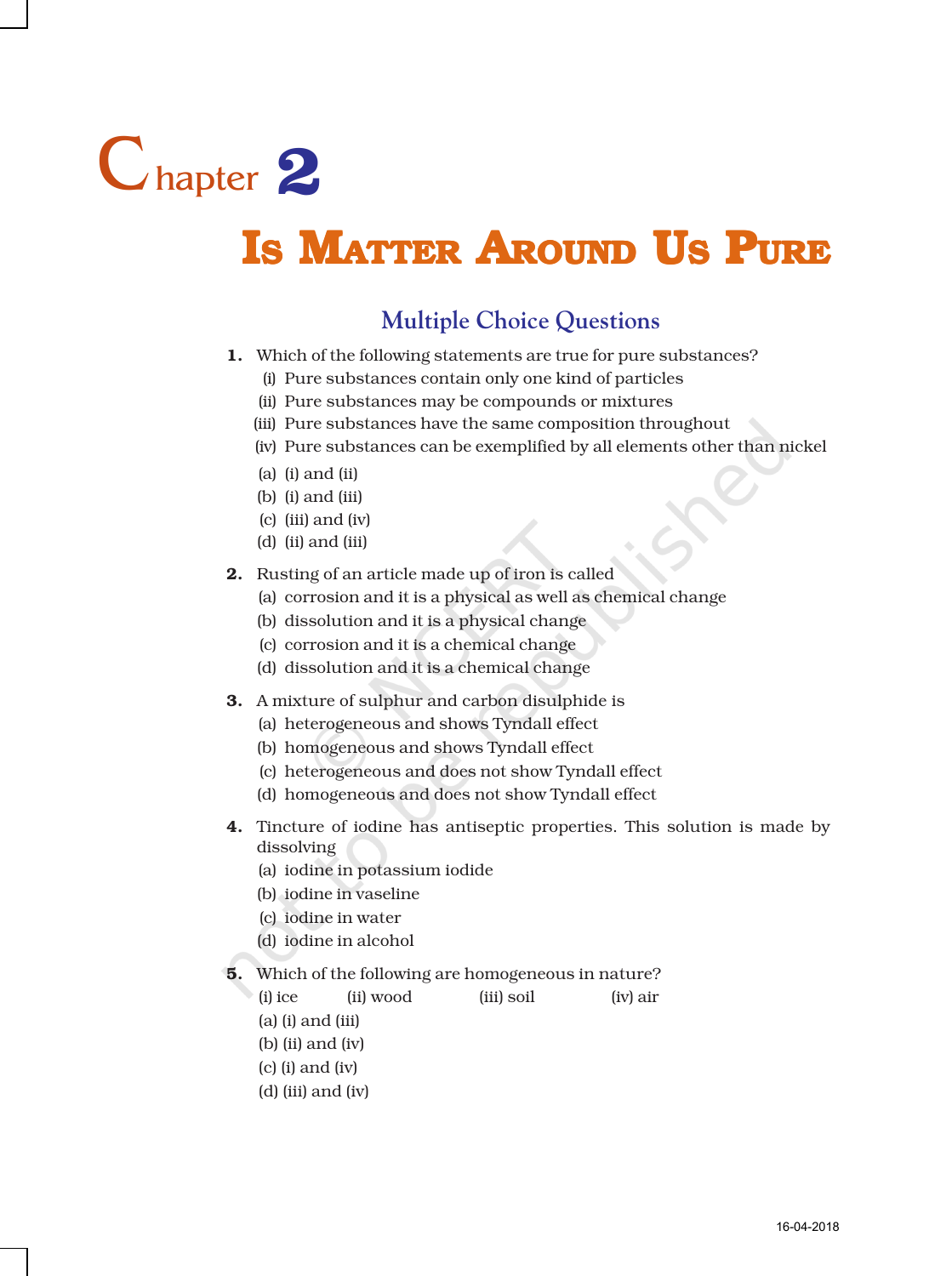- 6. Which of the following are physical changes?
	- (i) Melting of iron metal
	- (ii) Rusting of iron
	- (iii) Bending of an iron rod
	- (iv) Drawing a wire of iron metal
		- (a) (i), (ii) and (iii)
		- (b) (i), (ii) and (iv)
		- (c) (i), (iii) and (iv)
		- (d) (ii), (iii) and (iv)
- 7. Which of the following are chemical changes?
	- (i) Decaying of wood
	- (ii) Burning of wood
	- (iii) Sawing of wood
	- (iv) Hammering of a nail into a piece of wood
	- (a) (i) and (ii)
	- (b) (ii) and (iii)
	- (c) (iii) and (iv)
	- (d) (i) and (iv)
- 8. Two substances, A and B were made to react to form a third substance,  $A_2B$  according to the following reaction

 $2 A + B \rightarrow A_2 B$ 

Which of the following statements concerning this reaction are incorrect?

- (i) The product  $A_2B$  shows the properties of substances A and B
- (ii) The product will always have a fixed composition
- (iii) The product so formed cannot be classified as a compound
- (iv) The product so formed is an element
- (a) (i), (ii) and (iii),
- (b) (ii), (iii) and (iv)
- (c) (i), (iii) and (iv)
- (d) (ii), (iii) and (iv)
- 9. Two chemical species X and Y combine together to form a product P which contains both X and Y

 $X + Y \rightarrow P$ 

X and Y cannot be broken down into simpler substances by simple chemical reactions. Which of the following concerning the species X, Y and P are correct?

- (i) P is a compound
- (ii) X and Y are compounds
- (iii) X and Y are elements

*I*<sup>S</sup> *I*<sup>3</sup> *I*<sup>3</sup> *I*<sup>3</sup> *I*<sup>3</sup> *I*<sup>3</sup> *I*<sup>3</sup> *I*<sup>3</sup> *I*<sup>3</sup> *I*<sup>3</sup> *I*<sup>3</sup> *I*<sup>3</sup> *I*<sup>3</sup> *I*<sup>3</sup> *I*<sup>3</sup> *I*<sup>3</sup> *I*<sup>3</sup> *I*<sup>3</sup> *I*<sup>3</sup> *I*<sup>3</sup> *I*<sup>3</sup> *I*<sup>3</sup> *I*<sup>3</sup> *I*<sup>3</sup> *I*<sup>3</sup> *I*<sup>3</sup> *I*<sup>3</sup> *I*<sup>3</sup> *I*<sup>3</sup> *I*<sup>3</sup> *I*<sup>3</sup> *I*<sup>3</sup>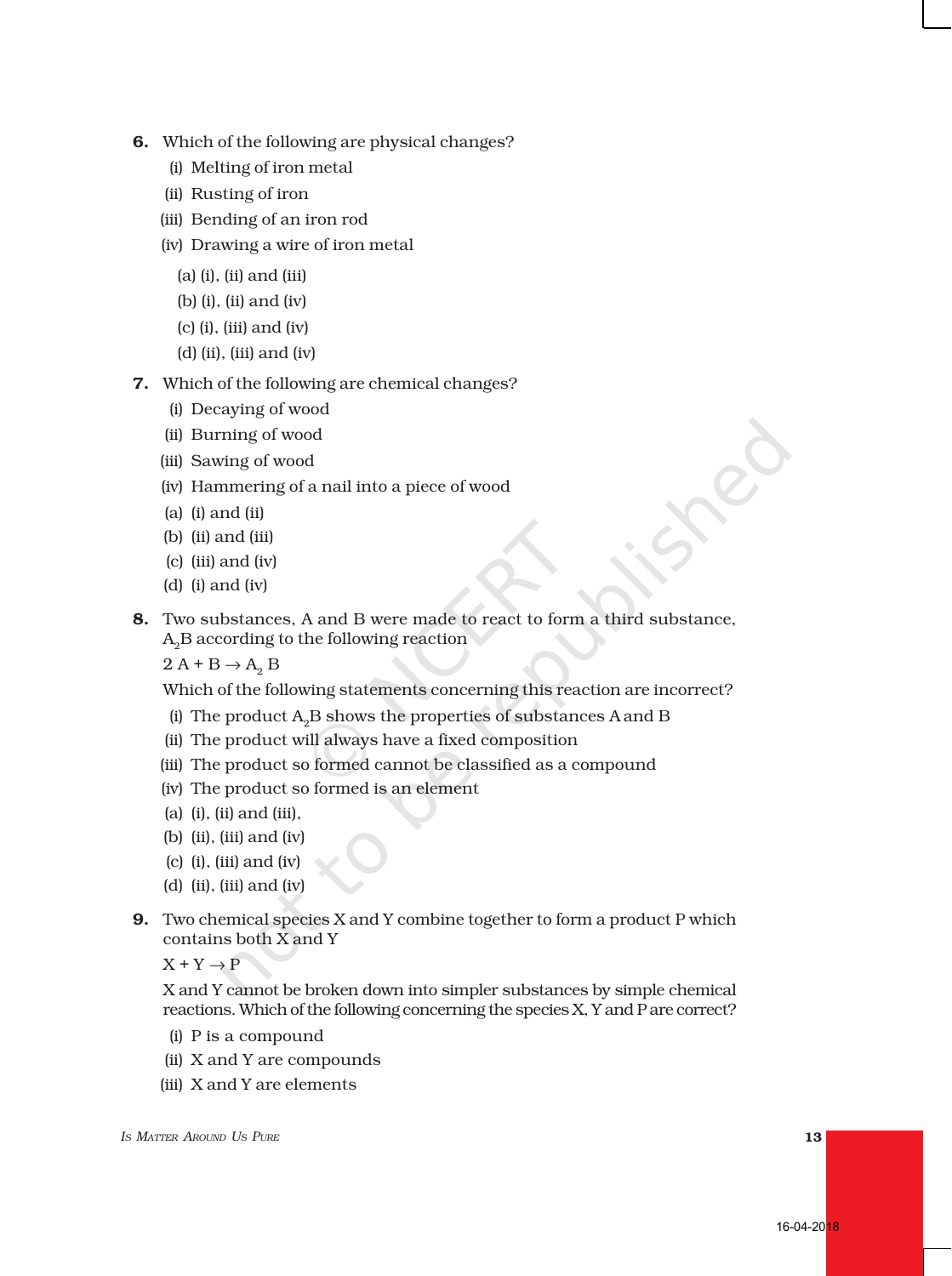- (iv) P has a fixed composition
- (a) (i), (ii) and (iii),
- (b) (i), (ii) and (iv)
- $(c)$  (ii), (iii) and (iv)
- (d) (i), (iii) and (iv)

## **Short Answer Questions**

- 10. Suggest separation technique(s) one would need to employ to separate the following mixtures.
	- (a) Mercury and water
	- (b) Potassium chloride and ammonium chloride
	- (c) Common salt, water and sand
	- (d) Kerosene oil, water and salt
- 11. Which of the tubes in Fig. 2.1 (a) and (b) will be more effective as a condenser in the distillation apparatus?
- 12. Salt can be recovered from its solution by evaporation. Suggest some other technique for the same?
- 13. The 'sea-water' can be classified as a homogeneous as well as heterogeneous mixture. Comment.





- 14. While diluting a solution of salt in water, a student by mistake added acetone (boiling point 56°C). What technique can be employed to get back the acetone? Justify your choice.
- 15. What would you observe when
	- (a) a saturated solution of potassium chloride prepared at 60°C is allowed to cool to room temperature.
	- (b) an aqueous sugar solution is heated to dryness.
	- (c) a mixture of iron filings and sulphur powder is heated strongly.
- 16. Explain why particles of a colloidal solution do not settle down when left undisturbed, while in the case of a suspension they do.
- 17. Smoke and fog both are aerosols. In what way are they different?
- 18. Classify the following as physical or chemical properties
	- (a) The composition of a sample of steel is: 98% iron, 1.5% carbon and 0.5% other elements.
	- (b) Zinc dissolves in hydrochloric acid with the evolution of hydrogen gas.
	- (c) Metallic sodium is soft enough to be cut with a knife.
	- (d) Most metal oxides form alkalis on interacting with water.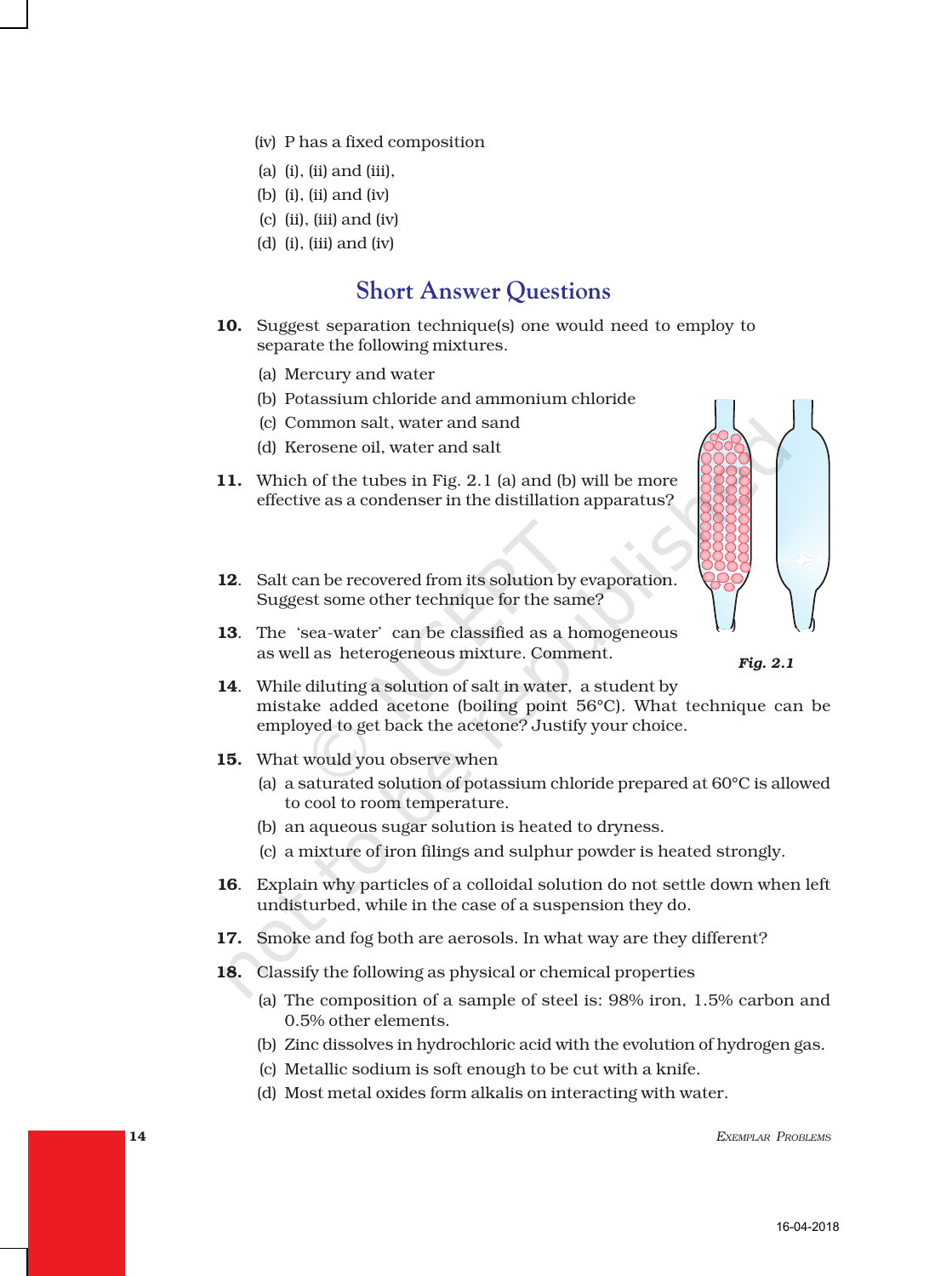- 19. The teacher instructed three students 'A', 'B' and 'C' respectively to prepare a 50% (mass by volume) solution of sodium hydroxide (NaOH). 'A' dissolved 50g of NaOH in 100 mL of water, 'B' dissolved 50g of NaOH in 100g of water while 'C' dissolved 50g of NaOH in water to make 100 mL of solution. Which one of them has made the desired solution and why?
- 20. Name the process associated with the following
	- (a) Dry ice is kept at room temperature and at one atmospheric pressure.
	- (b) A drop of ink placed on the surface of water contained in a glass spreads throughout the water.
	- (c) A potassium permanganate crystal is in a beaker and water is poured into the beaker with stirring.
	- (d) A acetone bottle is left open and the bottle becomes empty.
	- (e) Milk is churned to separate cream from it.
	- (f) Settling of sand when a mixture of sand and water is left undisturbed for some time.
	- (g) Fine beam of light entering through a small hole in a dark room, illuminates the particles in its paths.
- 21. You are given two samples of water labelled as 'A' and 'B'. Sample 'A' boils at 100°C and sample 'B' boils at 102°C. Which sample of water will not freeze at 0°C? Comment.
- 22. What are the favourable qualities given to gold when it is alloyed with copper or silver for the purpose of making ornaments?
- 23. An element is sonorous and highly ductile. Under which category would you classify this element? What other characteristics do you expect the element to possess?
- 24. Give an example each for the mixture having the following characteristics. Suggest a suitable method to separate the components of these mixtures
	- (a) A volatile and a non-volatile component.
	- (b) Two volatile components with appreciable difference in boiling points.
	- (c) Two immiscible liquids.
	- (d) One of the components changes directly from solid to gaseous state.
	- (e) Two or more coloured constituents soluble in some solvent.
- 25. Fill in the blanks
	- (a) A colloid is a ——— mixture and its components can be separated by the technique known as  $-$
	- (b) Ice, water and water vapour look different and display different properties but they are ——— the same.
	- (c) A mixture of chloroform and water taken in a separating funnel is mixed and left undisturbed for some time. The upper layer in the separating funnel will be of-**----** and the lower layer will be that of -
	- (d) A mixture of two or more miscible liquids, for which the difference in the boiling points is less than 25 K can be separated by the process called———.

*IS MATTER AROUND US PURE* 15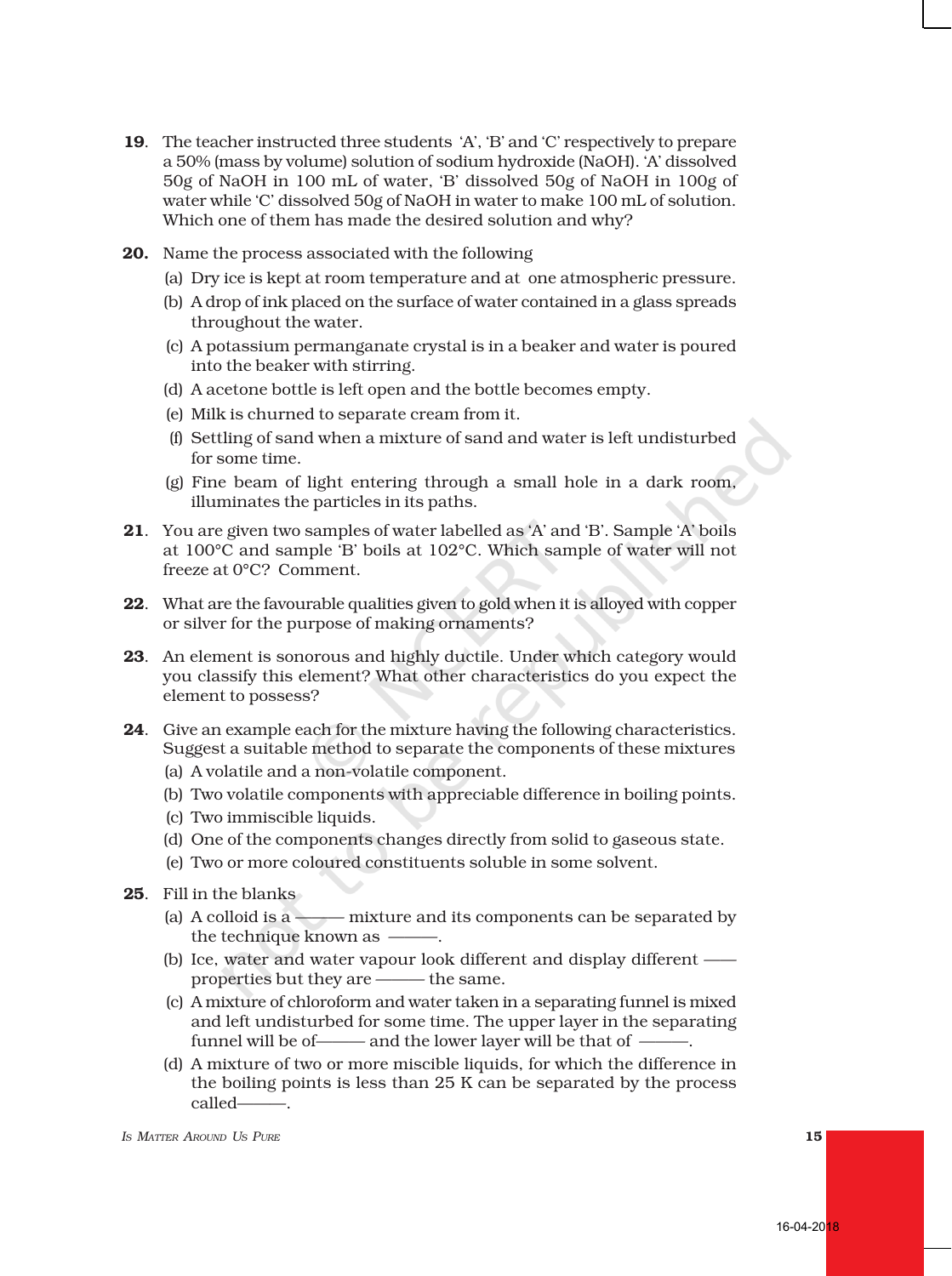- (e) When light is passed through water containing a few drops of milk, it shows a bluish tinge. This is due to the ——— of light by milk and the phenomenon is called ———. This indicates that milk is a —— solution.
- **26.** Sucrose (sugar) crystals obtained from sugarcane and beetroot are mixed together. Will it be a pure substance or a mixture? Give reasons for the same.
- 27. Give some examples of Tyndall effect observed in your surroundings?
- 28. Can we separate alcohol dissolved in water by using a separating funnel? If yes, then describe the procedure. If not, explain.
- 29. On heating calcium carbonate gets converted into calcium oxide and carbon dioxide.
	- (a) Is this a physical or a chemical change?
	- (b) Can you prepare one acidic and one basic solution by using the products formed in the above process? If so, write the chemical equation involved.
- 30. Non metals are usually poor conductors of heat and electricity. They are non-lustrous, non-sonorous, non-malleable and are coloured.
	- (a) Name a lustrous non-metal.
	- (b) Name a non-metal which exists as a liquid at room temperature.
	- (c) The allotropic form of a non-metal is a good conductor of electricity. Name the allotrope.
	- (d) Name a non-metal which is known to form the largest number of compounds.
	- (e) Name a non-metal other than carbon which shows allotropy.
	- (f) Name a non-metal which is required for combustion.
- 31. Classify the substances given in Fig. 2.2 into elements and compounds



*Fig. 2.2*

**16** EXEMPLAR PROBLEMS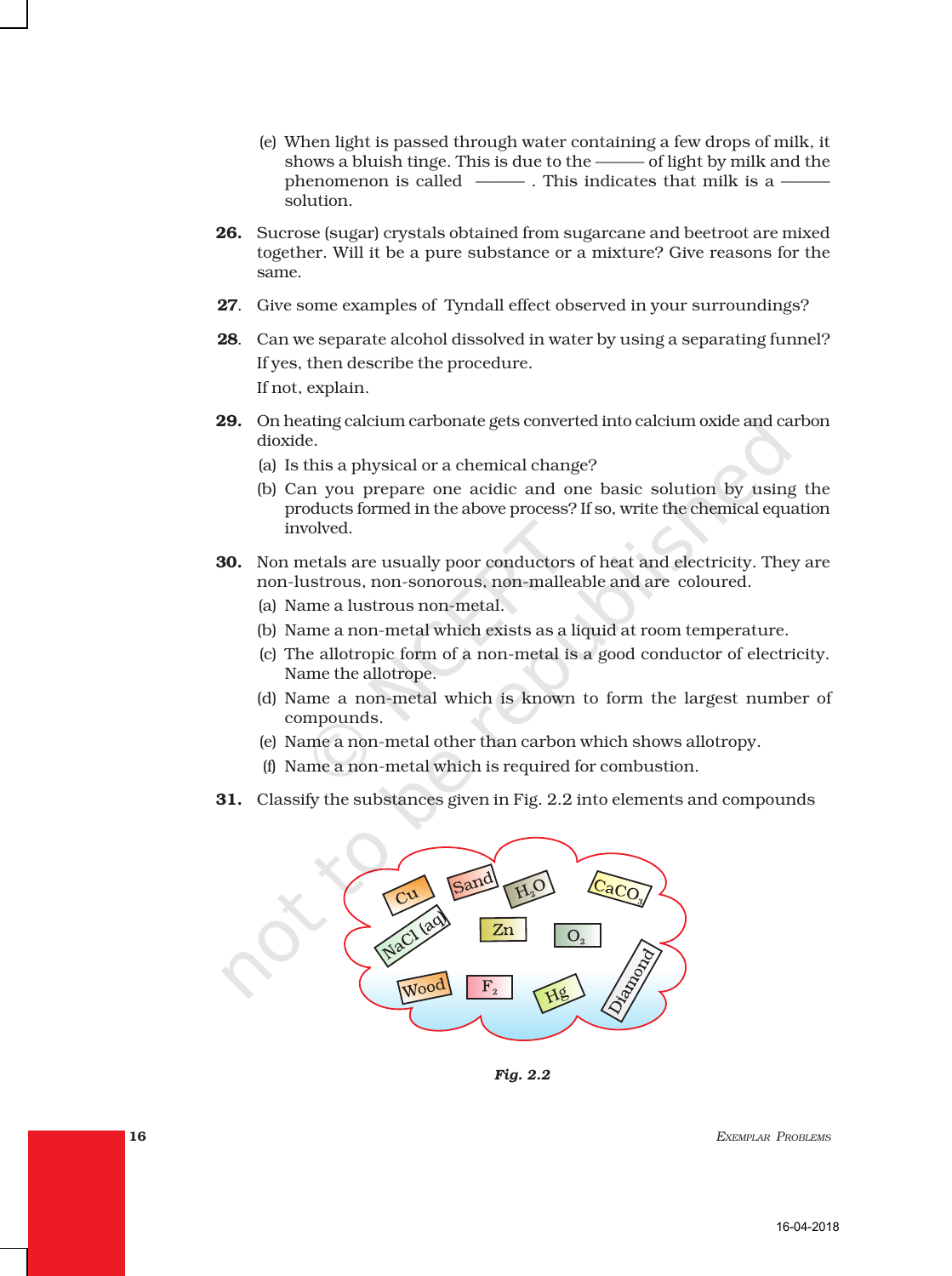- 32. Which of the following are not compounds?
	- (a) Chlorine gas
	- (b) Potassium chloride
	- (c) Iron
	- (d) Iron sulphide
	- (e) Aluminium
	- (f) Iodine
	- (g) Carbon
	- (h) Carbon monoxide
	- (i) Sulphur powder

## **Long Answer Questions**

- 33. Fractional distillation is suitable for separation of miscible liquids with a boiling point difference of about 25 K or less. What part of fractional distillation apparatus makes it efficient and possess an advantage over a simple distillation process. Explain using a diagram.
- 34. (a) Under which category of mixtures will you classify alloys and why?
	- (b) A solution is always a liquid. Comment.
	- (c) Can a solution be heterogeneous?
- 35. Iron filings and sulphur were mixed together and divided into two parts, 'A' and 'B'. Part 'A' was heated strongly while Part 'B' was not heated. Dilute hydrochloric acid was added to both the Parts and evolution of gas was seen in both the cases. How will you identify the gases evolved?
- 36. A child wanted to separate the mixture of dyes constituting a sample of ink. He marked a line by the ink on the filter paper and placed the filter paper in a glass containing water as shown in Fig.2.3. The filter paper was removed when the water moved near the top of the filter paper.
	- (i) What would you expect to see, if the ink contains three different coloured components?
	- (ii) Name the technique used by the child.
	- (iii) Suggest one more application of this technique.
- 37. A group of students took an old shoe box and covered it with a black paper from all sides. They fixed a source of light (a torch) at one end of the box by making a hole in it and made another hole on the other side to view the light. They placed a milk sample contained in a beaker/tumbler in the box as shown in the Fig.2.4. They were amazed to see that milk taken in the tumbler was *Fig. 2.4*